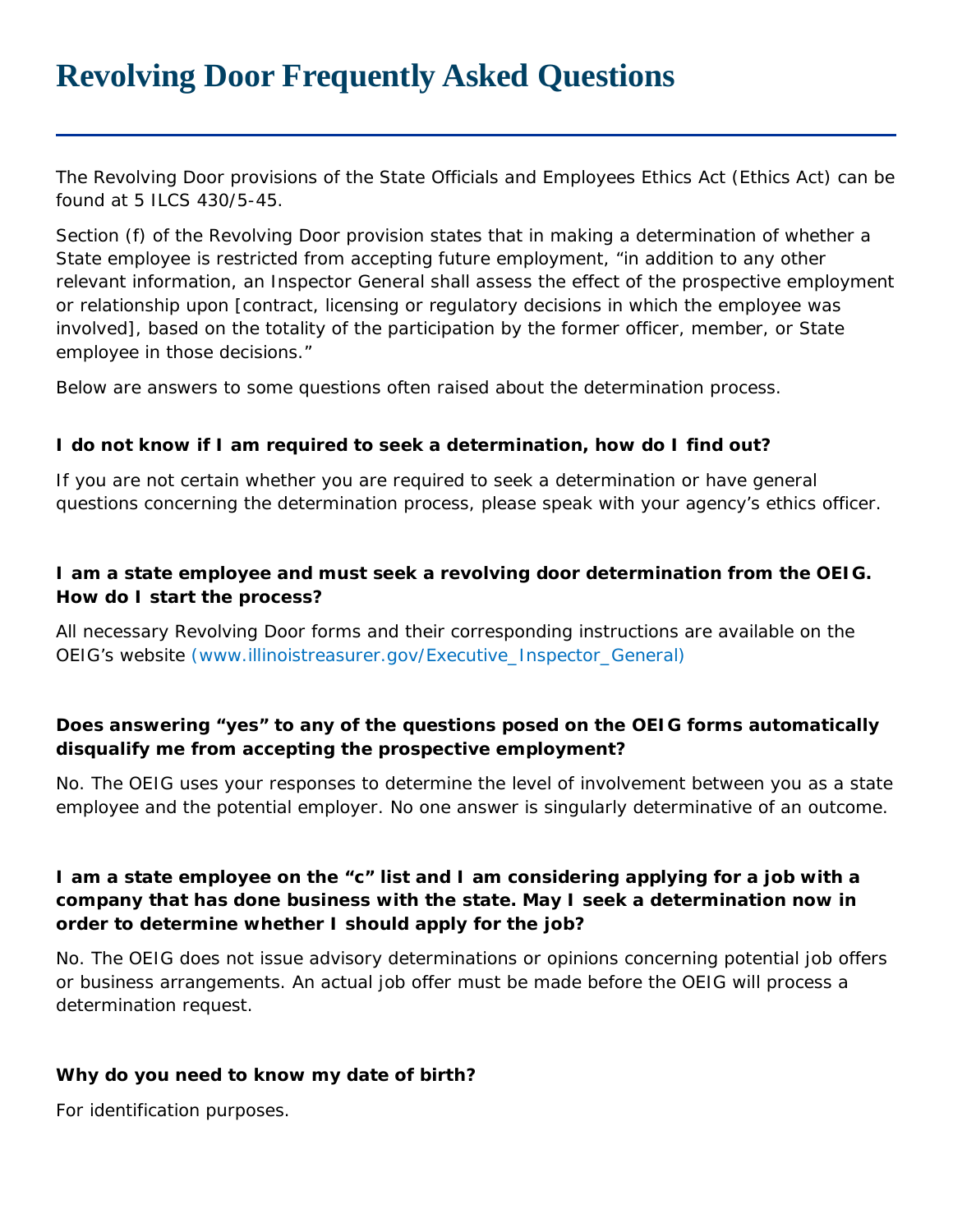# **If I am an employee covered by section "h" of the Revolving Door provisions, must I seek a Revolving Door determination?**

No. You do not have to complete the determination form if you hold a position covered in section "h." However, some employees are unsure if their positions are covered by section "h" and, therefore, going through the determination process is a way for both the employee and the OEIG to confirm the employee's status.

### **I am currently a state employee. In addition to my state employment, I wish to work part-time for a non-state entity. Am I required to seek a Revolving Door determination?**

The Revolving Door prohibitions are triggered when state employees terminate, or are about to terminate, their employment with the state. The situation you are describing is generally referred to as "secondary employment" and is not covered by the Revolving Door prohibitions. However, depending on the Treasurer's Office policies, you may need to notify your supervisor of any secondary employment. In addition, certain sections of the Procurement Code, including conflict of interest provisions, may apply to your situation. You may contact your agency's ethics officer for more information.

# **I am the son of a State employee who works for the State Treasurer and I currently live with her. I have been offered a job working for a company that does business with the Treasurer's Office. Do I need to request a determination?**

No. The Revolving Door prohibitions do not apply because your parent has not terminated employment with the State. However, other State laws or policies, including conflict of interest provisions, may apply to your situation. If your parent were to terminate employment with the State, the Revolving Door provisions may apply. Your parent should discuss the situation with the Treasurer's ethics officer for more specific advice.

### **I work for the state pursuant to a contract; do the Revolving Door prohibitions apply to me?**

Maybe. Depending upon your employment relationship with the state, you may be treated the same as any other state employee for purposes of the Revolving Door prohibitions and notification requirements. Section 1-5 of the Ethics Act defines employee as, among other things, including "any person employed full-time, part-time, or pursuant to a contract and whose employment duties are subject to the direction and control of an employer with regard to the material details of how the work is to be performed…." However, if, for example, you are employed through a temporary agency, the temporary agency, not the state, is your employer and the Revolving Door prohibitions do not apply to you.

**I am on the "c" list and intend to start my own business, do I have to complete the determination forms? It is a new company and, therefore, could not have done any prior business with the State of any kind.**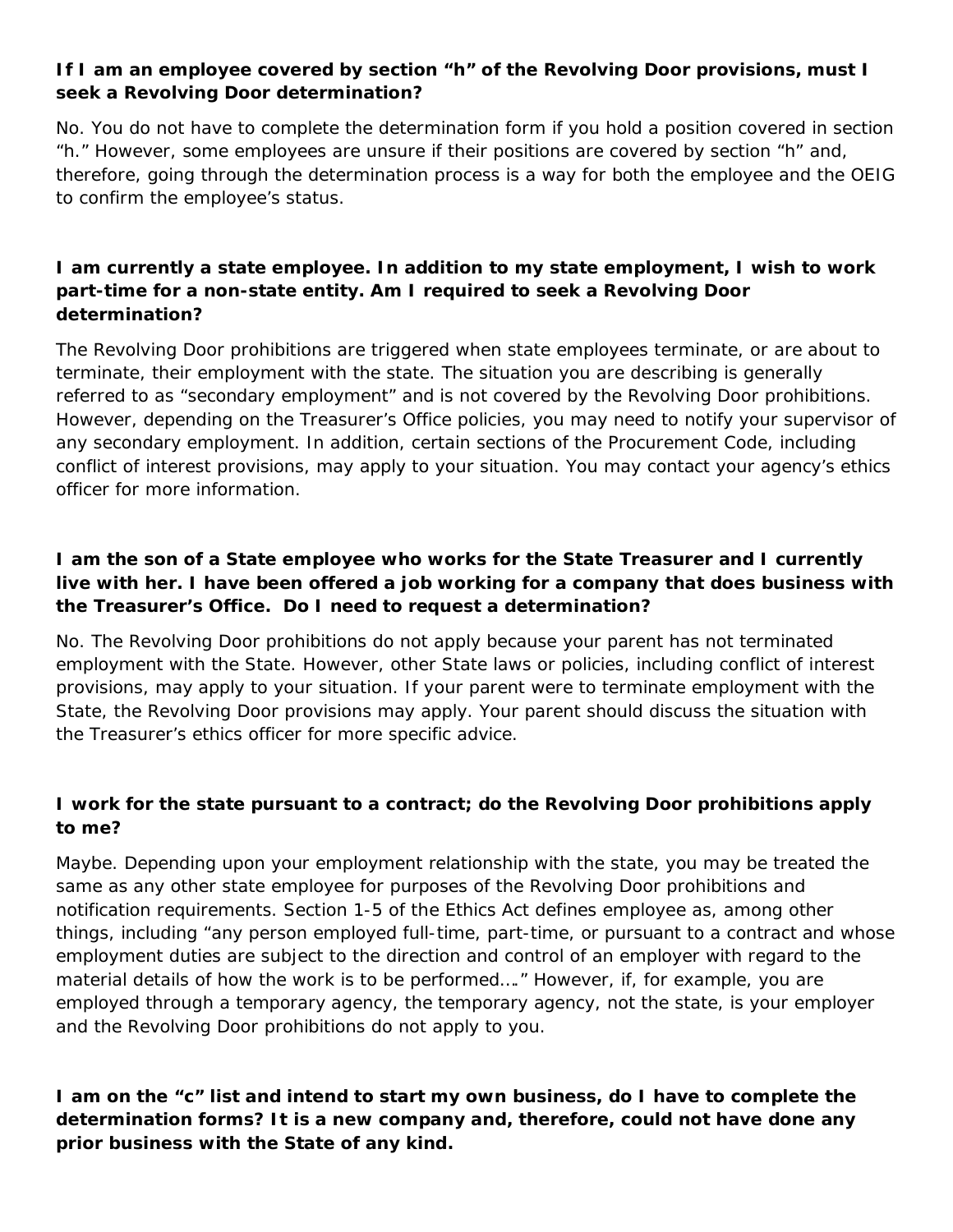Yes. The OEIG has the responsibility of determining if there was a prior relationship between a former state employee and any client from whom the former employee expects to receive compensation. If you will be self-employed, your initial submission must include a list of known clients with which you or your business intends to contract. You must update this list during a period of one year after the termination of your state employment each time you or your company intends to contract with a new client. You must submit the names of each additional client to both your former employee's ethics officer and the OEIG.

### **If I become self-employed as an independent contractor or consultant, do I need to request a determination for each new client?**

Yes. You need to request a determination for each new client during the year following your termination of state employment. The OEIG must determine if you, while serving as a state employee, participated personally and substantially in the award of state contracts or in the making of a regulatory or licensing decision with respect to each new client.

#### **I served as the chairman of a state commission that awarded a contract to the company that has offered me a job. However, I recused myself from any consideration or vote on the matter; may I take a job with this company?**

No. As the head of a state commission, your position is covered by section "h" of the Revolving Door provisions. Therefore, you are prohibited from receiving such compensation for one year after your termination of state employment "regardless of whether [you] participated personally and substantially in the award of the State contract or contracts." Because section "h" employees are strictly prohibited from accepting such employment, they are not required to seek a Revolving Door determination from the OEIG.

### **My wife recently left her job with a state agency. While with the state agency, she was included on the "c" list. Do I need to request a determination from the OEIG for an employment offer that I just received?**

No. Your wife falls under section "c" of the revolving door provision and must request a determination from the OEIG for any employment offer that she receives for one year immediately after her termination. As her spouse, you are not subject to the same requirement. However, pursuant to Revolving Door subsections (a) and (b), as a spouse, it would be a violation of the Revolving Door provision if you accept employment with an entity with which your spouse participated personally and substantially in the award of a contract or regulatory or licensing decision. As such, the OEIG recommends that you, as the spouse, request a determination.

### **What if I have not been put on the "c" list but I am still involved in contracts, change orders, or regulatory/licensing decisions; do I still need to seek a determination?**

You should seek a Revolving Door determination to avoid violating Revolving Door subsections (a) and (b).